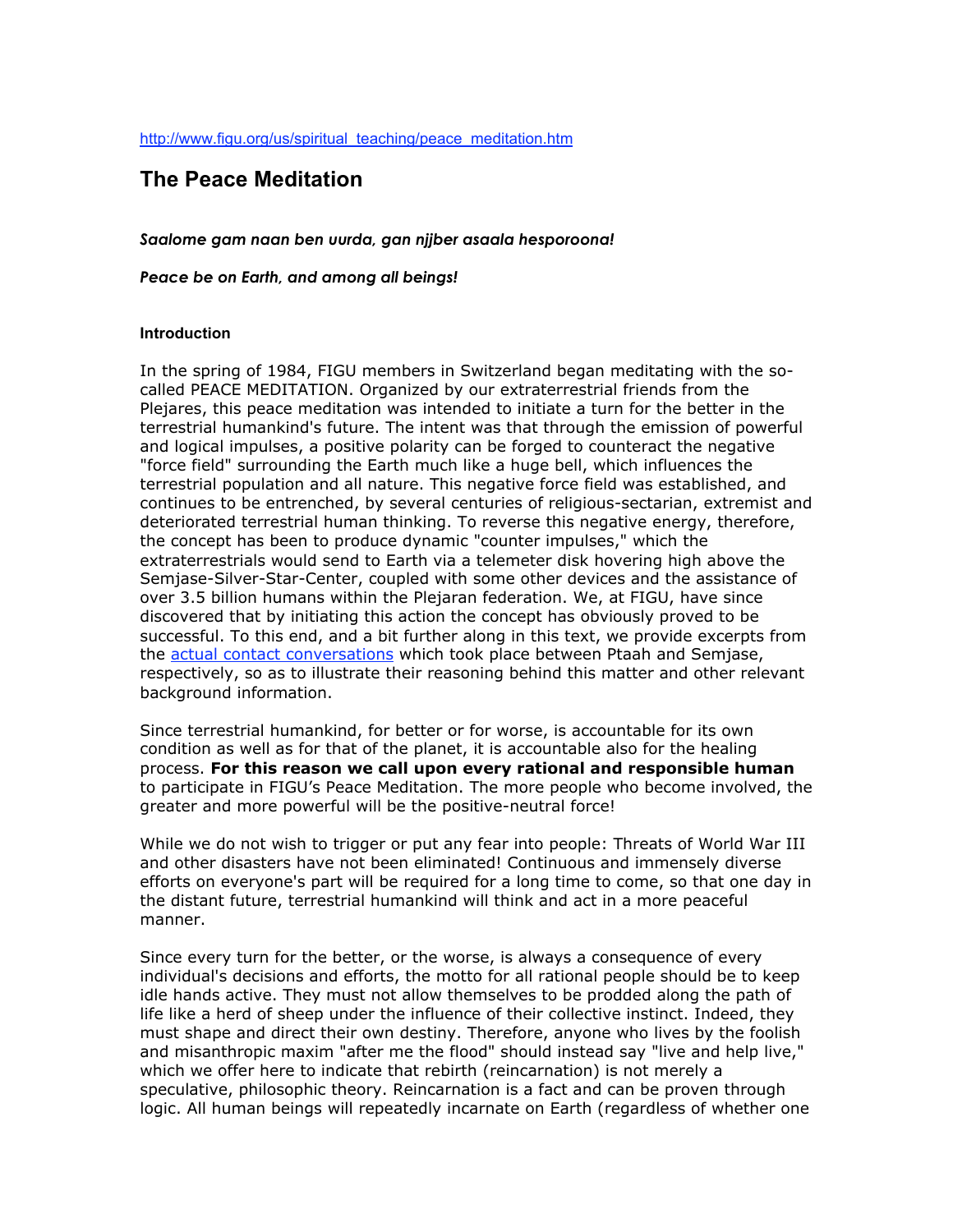willingly acknowledges this or not), and in their rebirth they will re-enter the precise type of world they helped shape in the past. And it matters little whether their assistance in shaping the world was active or passive, destructive or constructive.

# **The Peace Meditation in practical terms**

## **Who can participate?**

Anyone can participate in the meditation who possesses a clear, material consciousness (which must not be impaired by drugs, alcohol or a severe psychological illness). It is imperative that the decision to participate in the peace meditation is completely voluntary. Participants, say, a child for instance, must not be commanded into joining.

# **How old should the participant be?**

As soon as a child is old enough to comprehend the issues (and only if the child willingly and voluntarily requests to participate).

# **What is the schedule of the Peace Meditation?**

Each Peace Meditation session lasts 20 minutes and takes place on the first and the third weekends of the month (target day is always the first Saturday of the month).

**On Saturdays** at 6:30 and 8:00 p.m. Central European Standard Time (respectively at 9:30 and 11 a.m. Pacific Standard Time, for instance) and at

7:30 and 9:00 p.m. Central European Summer Time (or at 11 a.m. Pacific Standard Time, respectively)

**On Sundays** at 8:00 p.m. Central European Standard Time and at 9 p.m. Summer Time (or 11:00 a.m. and noon Pacific Standard Time, respectively)

These times must be adhered to precisely (e.g., timed by an atomic clock). When in doubt, it is preferable to begin somewhat earlier rather than later.

# **How am I to meditate?**

Prior to beginning any type of meditation, we recommend that you read the book *Introduction into Meditation* (however, this is not a requirement). Since this book is currently available only in the German language, many people may not be able to read it yet. The meditation process as such consists of softly whispering or speaking the meditation sentence for the entire 20 minutes. Try not to pursue any straying thoughts; this means allowing no thoughts to enter the mind that are not part of the meditation procedure. Concentrate solely on the sentence "Salome gam nan . . ." Should you catch yourself concentrating on other thoughts, return to focusing on the meditation sentence. A very important point for the success of the peace meditation is based on the proper intonation and pronunciation of the sentence to avoid emphasizing the wrong syllables.

The vowels in the following meditation sentence –

# **"Saalome gam naan ben uurda, gan njjber asaala hesporoona!"**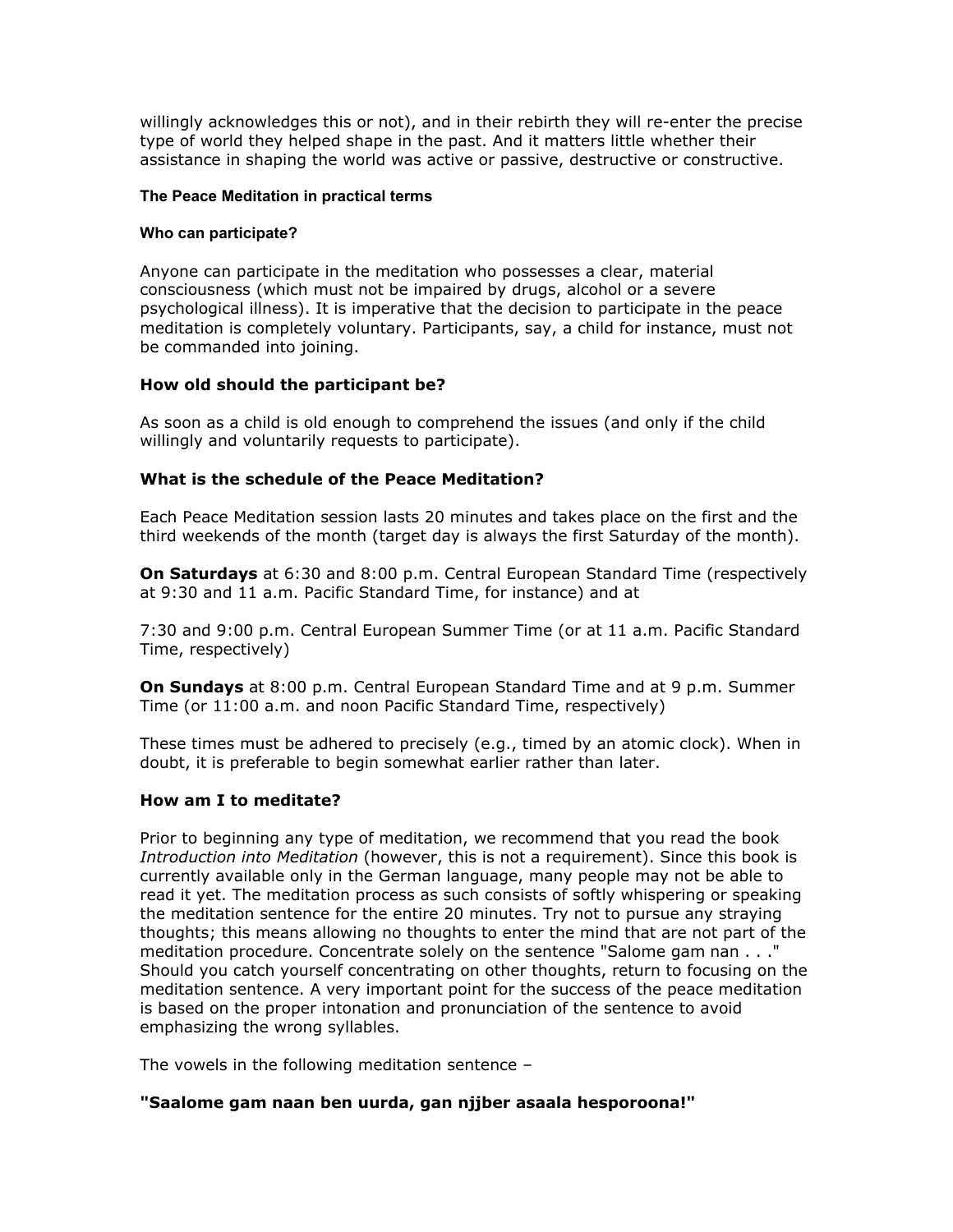are pronounced in English phonetics as follows:

S**aa**lome (**aa** = f**a**ther) gum n**aa**n (**aa** = f**a**ther) ben **uu**rda (**uu** = cr**e**w, m**oo**) gun neeber as**aa**la (**aa** = f**a**ther) hespor**o**na (**o** = t**o**ne, g**o**).

## **How does the Peace Meditation function?**

The meditation sentence is composed of words from the Lyrian language, a language previously spoken on Earth 289,000 years ago and then again 13,500 years ago by the ancient Lyra-Vega descendants when the extraterrestrials inhabited this planet for a short period. By speaking (or thinking!) this sentence in unison as a group, certain impulses are released from the stored data banks known as the Akashic Records. These records envelop the Earth and every thought and other impulse generated by all humans who have ever lived, currently live or will live on this planet in the future, are stored therein. Through the accumulation of stored unconscious impulses within every meditator, and because of the intensity they generate (after all, more than 3.5 billion extraterrestrials participate in the peace meditation as well), negative force fields are covered up and increasingly neutralized.

# **Seating position, sitting aids, and the surroundings**

The peace meditation is best conducted in small or large groups, however anyone can also do it alone.

A meditation pyramid aids the meditator. It serves as a focal point, an enhancer of personal thought vibrations, and as a relay station to the energy center in the Semjase-Silver-Star-Center in Switzerland. Such pyramids, made from copper according to specifications supplied by the Plejarans, are sold at the Semjase-Silver-Star-Center in Switzerland, or one can be built by the meditator him- or herself.

The meditation pyramid is placed either on a table if the person(s) meditates while sitting at the table, or in a slightly elevated position on a stool on the floor (the top of the antenna should be level with the meditators' foreheads). When several meditators of varying height participate in the meditation, an average level may be selected.

Using a compass, one of the pyramid's diagonal lines must be aligned due north; that is, the four corner points are directed toward the four cardinal points of the compass, namely North, South, East and West. When meditating as a group (two or more persons), we recommend that someone be designated beforehand who signals the beginning and the end of the peace meditation.

#### **Posture:**

1. The meditators either sit at a normal height (no upholstered seats or the like) around a table, or else, they take a lotus/cross-legged position or sit on their haunches on a carpeted surface, whereby a small stool or a cushion, blanket, and so forth, is used as a seat. It is important that the spine and the head be relaxed and upright throughout the entire meditation period.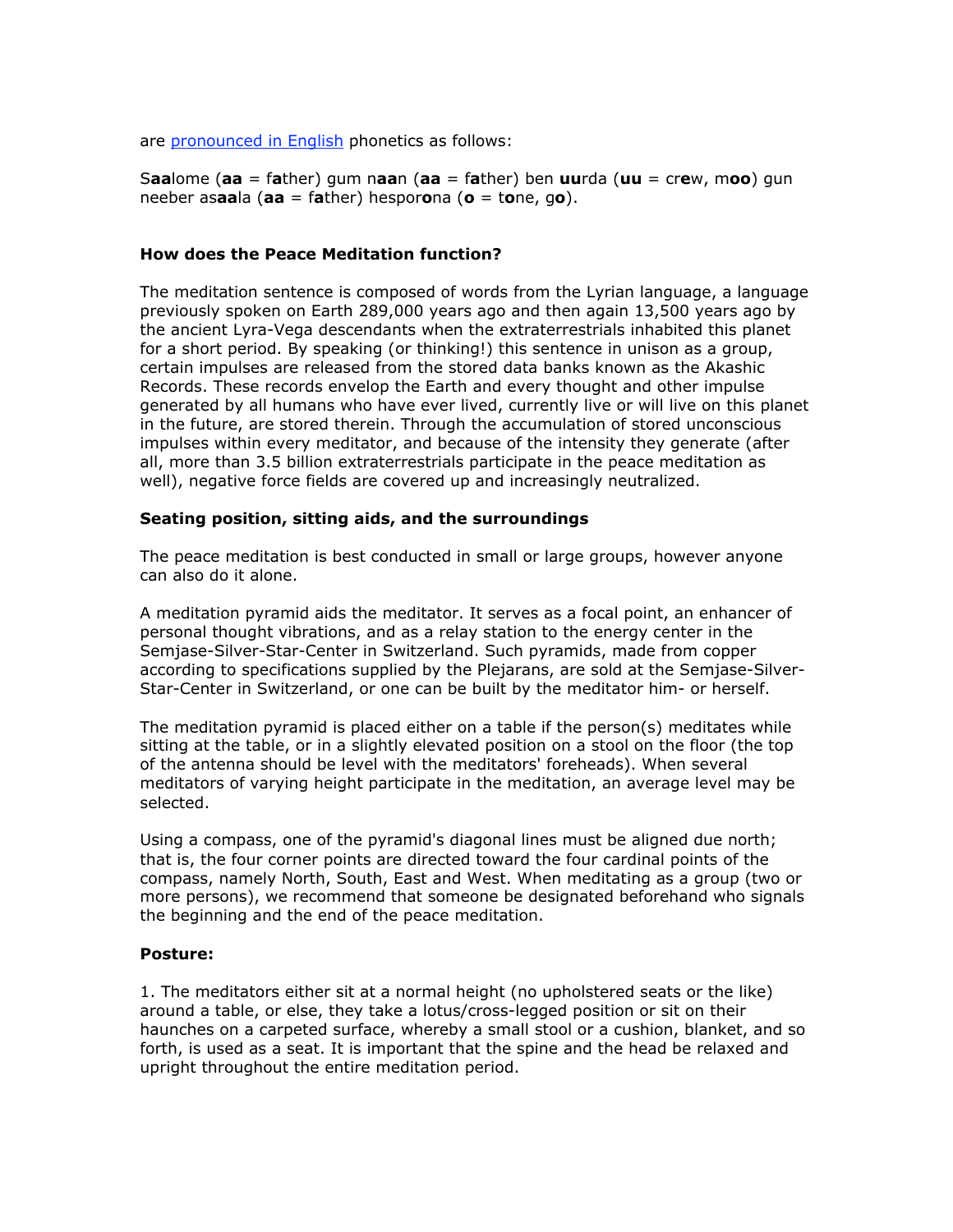2. The minimum distance to the pyramid must be more than 50 cm (20"), measured from the chest to the pole of the antenna.

3. Participants seated around a table hold hands with those beside them and are, therefore, linked together in a closed circle. The palm of the left hand points upward and clasps from underneath the right hand of the person to the left, while the right hand, palm down, holds the left open palm of the person to the right.

4. Another permissible position while not holding hands is as follows: When meditating on the floor, the back of the open palm may be placed upon the knees, while the fingertips, curled upwards, point toward the meditator's forehead. As a variation, the hands can be placed, palm-down, upon the person's own thighs, whereby the fingertips rest at the knees.

5. In another version, for those sitting on the floor (5 persons or more), the person's own left thigh (above the knee) and the thigh of the meditator to the right serve to support the person's hands (which are positioned as described in #3).

6. When the individual meditates at a table, both arms are extended toward the left and right sides of the pyramid in front of the individual, hands held open vertically with fingertips pointing toward the pyramid while the narrow edge of the palms rests on the table.

7. The meditation, respectively speaking the Lyrian sentence, is performed with the eyes closed.

At the end of the 20 minutes, possibly signaled through a muffled beep (e.g., put a towel over a flower pot that covers a kitchen alarm or the like), the participants should "rest" with closed eyes, while holding the same position 2-3 minutes longer until the designated person announces "yes."

Ensure that the meditation is performed without disturbances; hence, free from pagers or [cellular] phones ringing, unannounced visitors at the door, TV sounds or similar noise!

#### **Is the Peace Meditation dangerous?**

The Peace Meditation is completely harmless and enjoyable to all the participants as long as the meditator adheres to the aforementioned explanations and instructions. A possible side effect may be that inexperienced individuals find discomfort if their legs fall asleep or the like.

#### **What did our extraterrestrial friends say about the topic of peace meditation?**

#### **136th Contact conversation, Tuesday, October 14, 1980, 11:41 p.m.**

Billy: I know, and that's probably how it'll stay because the people on Earth are not likely to alter their ways so quickly and accept the truth that changes could still be invoked, for the better, I mean.

Semjase: While you are not permitted to speak about it at this point so as to endanger the success, it is still advisable that great efforts be made to change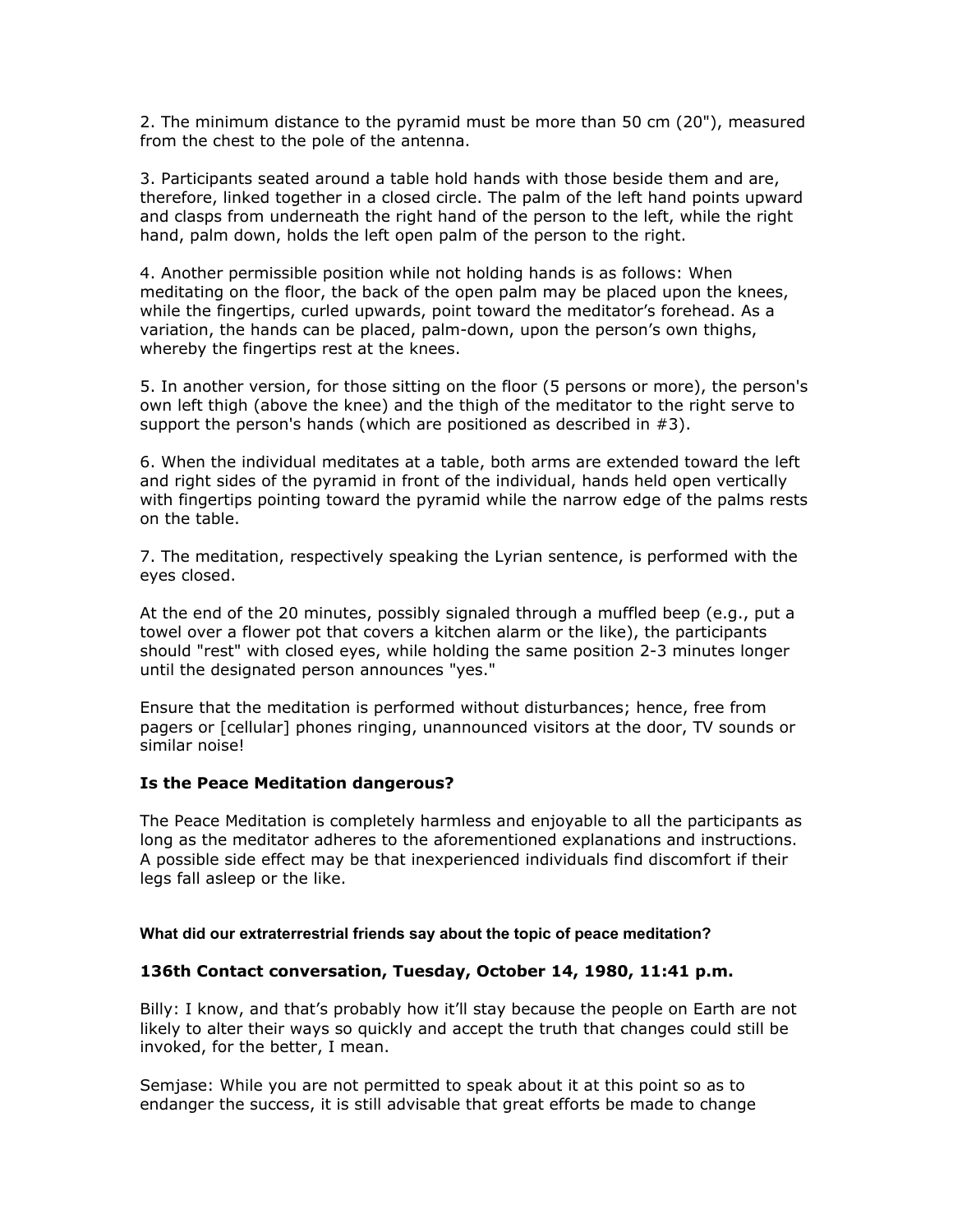various future incidents for the positive, although they seem to be inevitable now. Toward the latter part of 1983 or spring of 1984, we are planning to introduce an effective peace meditation to benefit Earth, its inhabitants, and events that will occur there. Included in this effort will be everyone on Erra and many members from our federation, whose total will comprise more than 3.5 billion humans. This will produce an extremely powerful energy force through which the terrestrials and their actions, hence their occurrences, should be influenced and political confusion resolved. These efforts will also lead to freeing Russia and other countries from their current dictatorship status. The procedures have been instituted and mandated by the High Council, who have found a permissible method to intervene using a particular cosmic clause that could be used to influence terrestrial affairs. As part of the result brought about by these peace efforts, the inhumane wall will fall, which currently divides Germany into two separate countries, thus the two sectors will be reunited into one. Every group member is asked to help, for the strength and initiative of each and every last one is imperative, as is the assistance of other humans on Earth who will voluntarily join you in this effort. In this regard you are only permitted to speak about the peace meditation and its purpose in the peace effort. You may not mention the issues I previously told you about and which I specifically named just now. Should you not adhere to these instructions and speak about these items, you will not only jeopardize all efforts in this direction but the anticipated successes commencing in 1987 will not occur either; they may even transform into something negative.

Billy: What a thought. Of course, I'll sit on my mouth. —But—do you actually think that the dictatorships on Earth will come to an end in the next decade, and that the wall in the DDR [German Democratic Republic] will come down?

Semjase: This is as good as certain, although World War III will still be a threat, in addition to many other forms of tragedies. Success will follow as long as we conscientiously and systematically perform the peace meditation. Beginning with 1987, many other things will change, for the positive that is. However, the first tangible and substantial successes will only become evident in 1988, and within a very brief time afterward they will begin to solidify to the point where the first major uprisings will begin in 1989 and terrestrials will experience their temporary apex in 1990. But I must state once again that you must remain silent on these matters for now.

Billy: I will do that. There is no way I am going to endanger all of these future efforts.

Semjase: Only time will tell the success rate these efforts will bring.

Billy: Slowly some hope is rising within me—and I will put all of this into the drawer of my lost memories so I don't endanger anything.

Semjase: You will be permitted to speak about everything when the events become more apparent.

Billy: By then I'll have forgotten it all. —So it looks like as the end of the 1980s approaches, we soon can expect some rays of hope in regard to a worldwide improvement of freedom and peace. Then the world will look a bit better.

Semjase: Yes, so it will. But now I must leave. Moreover, you are tired. Good-bye.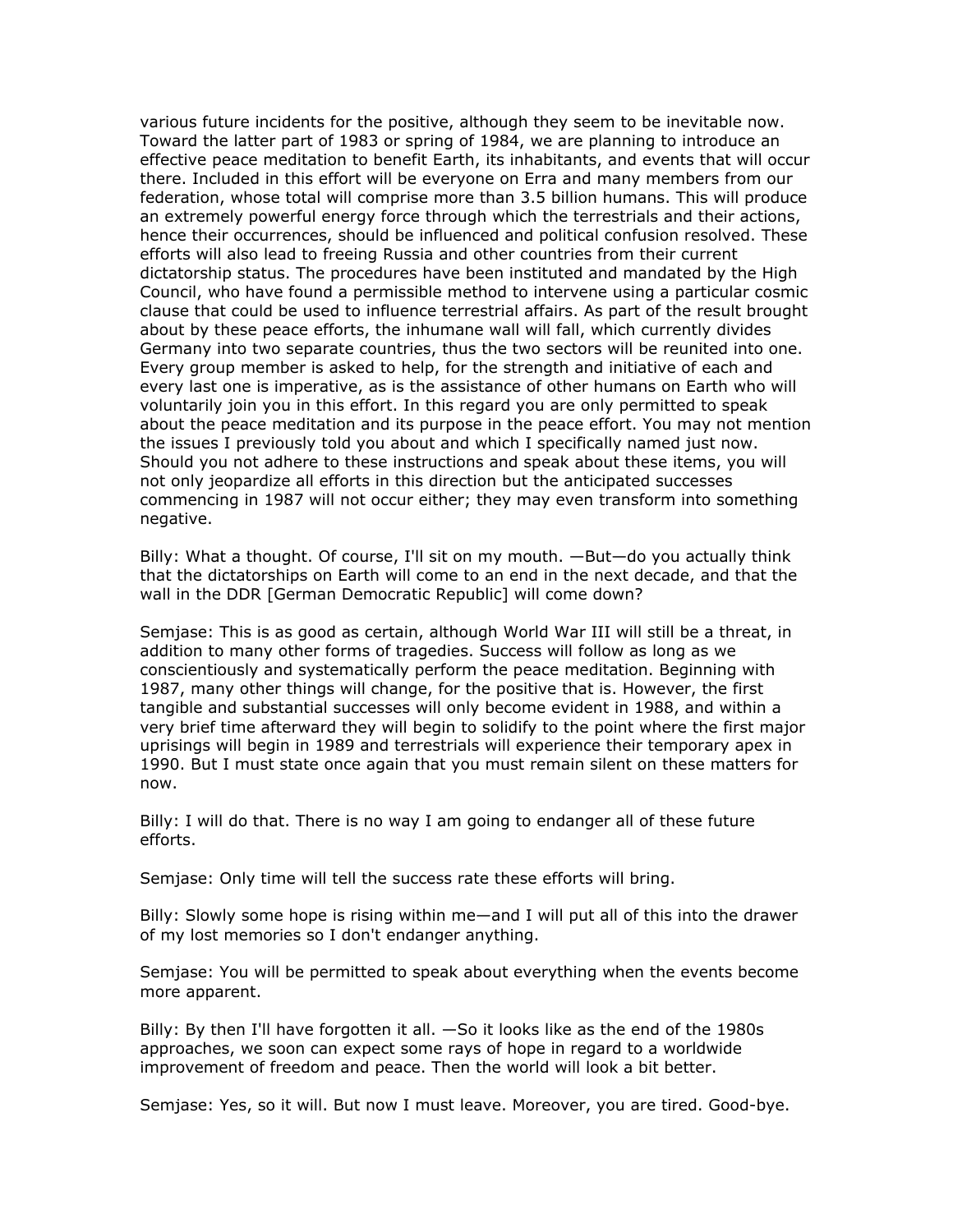Billy: Good, and many thanks, girl . . .

#### **232nd Contact, Friday, November 17, 1989, 0:37 am**

Ptaah: Unfortunately, our contacts before January 29, 1986, did not bring about the complete success we had envisioned, and we departed from all of you with great regret. We hoped, however, that with the passing of time everything would change for the better. On one hand within the group, and on the other in worldwide events as well, since you have the support of **511 million** people of our own population on Erra and another **3.02 billion** individuals galaxy wide from those peoples in our federation when your group performs the **Peace Meditation**. And in actuality, success did come about and it has now begun to bear fruit—for instance in Russia, Poland, East Germany, Bulgaria, Czechoslovakia, and Korea. These will be followed by other countries. Everything has transpired according to the prophecies, which state that peace will emanate from Russia. All of these immeasurably monumental successes were triggered solely by your group and all of the loyal people on Earth, along with us on Erra and our federation friends. At this moment you have **3,406 peace meditation participants on Earth**. And all of you included in this number may be proud of performing the one and only correct peace mediation, which will prompt those peace impulses within terrestrial people that slowly permit peace on Earth to become a reality—just as they have been stored in their storage record locations, from where they impact humans. Thereupon humans understand these impulses and are able to bring them to fruition. It is a fact that all other current efforts for peace on Earth, be they of a political, religious, fanatical or purportedly esoteric nature, have been just as ineffective as the attempts of those who purport to be mediums or other alleged contactees for spirits, saints or extraterrestrials and the like. Their efforts have been totally meaningless and futile, for each of them lacks the knowledge and the true potential to implement what must be done to awaken the necessary impulses within humans, and for them to utilize and make them effective. Furthermore, they lack the knowledge when the peace meditation must be conscientiously performed to turn this voluntary collaboration of our 3.5 billion co-assistants into an immense vibratory force. The honor of knowing this information, and the capability of doing so, was granted exclusively to your group and to all of those loyal people who are at your side. Through the truthful teachings they have become increasingly more knowledgeable and capable of learning how to think and act in a Creational manner. On Earth the honor and success for the current peace efforts by the various government officials and numerous humans goes singularly and exclusively to the members of your group and to all those 3,381 loyal individuals who remain and workshoulder-to-shoulder with you in all honesty, truth, and in cognizance of the peace efforts—openly or discreetly. Unfortunately, I must mention the fact that in spite of all the successes in the peace and freedom efforts, which are also widespread, the bitter side of the situation has not been eliminated, and setbacks are already looming. One of the reasons for this is that in countries where populations now feel free from previously suffocating laws, the people are currently acting very unreasonable, and governments will soon be forced into resorting to strong, restrictive measures again. And this, in turn, will lead to renewed bloodshed. Much of the blame for this matter must be shouldered by the western, the so-called free countries of the world which, through murderous, underground-type wars, incite hatred against the eastern countries and the southern nations of Africa and America. The biggest shouters and those bringing the greatest harm are the Americans and the Germans, in addition to